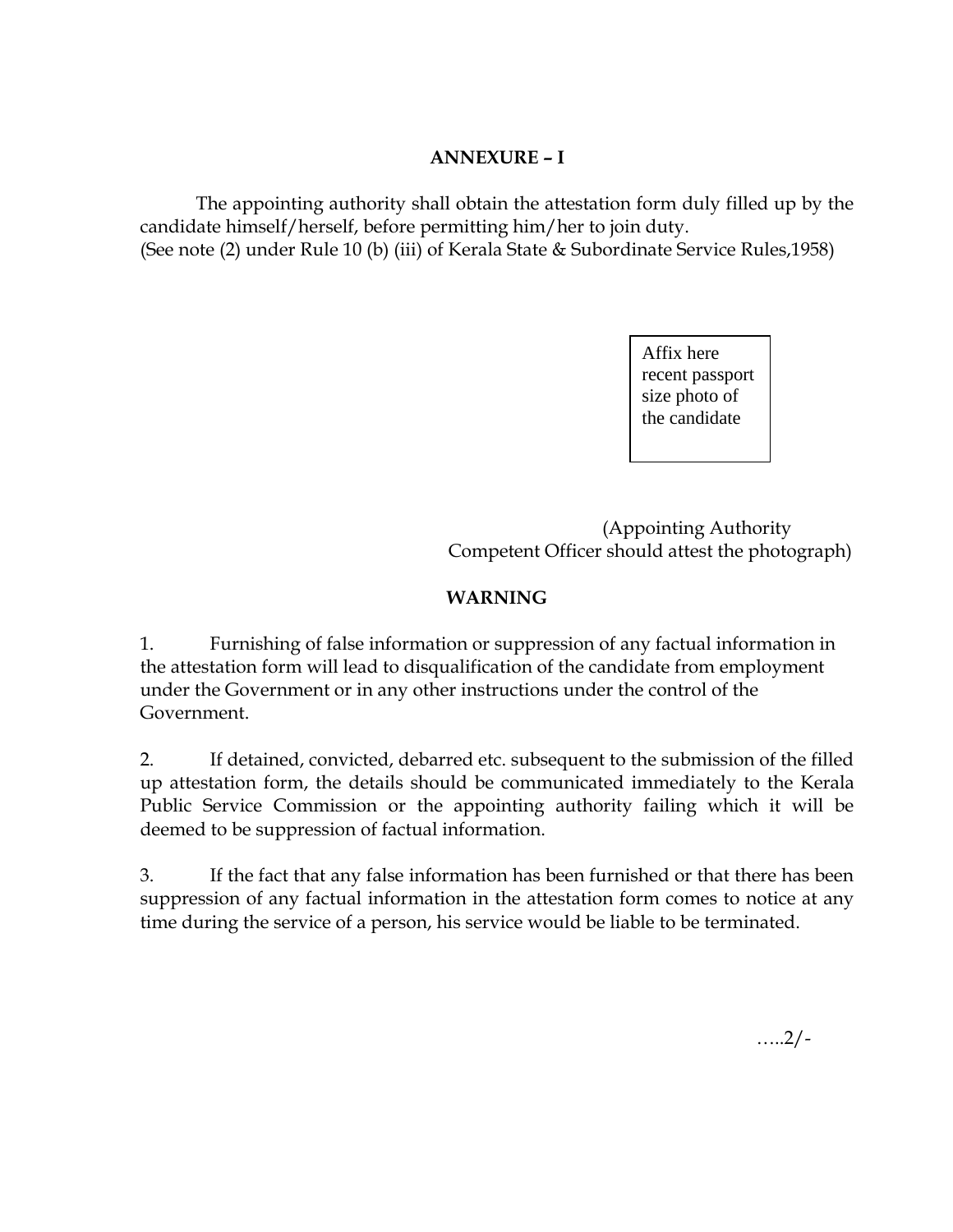| 1. Name of full (in block letters                                                                          |           |         |                    |  |
|------------------------------------------------------------------------------------------------------------|-----------|---------|--------------------|--|
| 2. Father's/Mother's Name                                                                                  |           |         |                    |  |
| 3. Religion, Caste, Community                                                                              |           |         |                    |  |
| 4. Date of Birth                                                                                           |           |         |                    |  |
| 5. Place of Birth, District, State                                                                         |           |         |                    |  |
| (a) Present address (showing House No.,<br>6.                                                              |           |         |                    |  |
| Name, Lane/Street, Post Office, District,                                                                  |           |         |                    |  |
| <b>State</b>                                                                                               |           |         |                    |  |
| (b) Name of the Police Station                                                                             |           |         |                    |  |
| 7.<br>(a) Permanent address of the candidate (                                                             |           |         |                    |  |
| showing House No. Name, Lane/Street Post                                                                   |           |         |                    |  |
| Office, District, State)                                                                                   |           |         |                    |  |
| (b) Name of the Police Station                                                                             |           |         |                    |  |
| Particulars of places where the candidate has<br>8.                                                        |           |         |                    |  |
| resided elsewhere for more than six months                                                                 |           |         |                    |  |
| at a time during the proceeding three years                                                                |           |         |                    |  |
| (with periods of stay)<br>9. Details of Educational qualifications from 10 <sup>th</sup> standard onwards. |           |         |                    |  |
|                                                                                                            | Date of   | Date of |                    |  |
| Name and address of                                                                                        |           |         | Examination passed |  |
| School/College                                                                                             | admission | leaving |                    |  |
|                                                                                                            |           |         |                    |  |
|                                                                                                            |           |         |                    |  |
|                                                                                                            |           |         |                    |  |
|                                                                                                            |           |         |                    |  |
|                                                                                                            |           |         |                    |  |
|                                                                                                            |           |         |                    |  |
|                                                                                                            |           |         |                    |  |
|                                                                                                            |           |         |                    |  |
|                                                                                                            |           |         |                    |  |
|                                                                                                            |           |         |                    |  |
|                                                                                                            |           |         |                    |  |
|                                                                                                            |           |         |                    |  |
|                                                                                                            |           |         |                    |  |
|                                                                                                            |           |         |                    |  |
|                                                                                                            |           |         |                    |  |
| 10. Details of previous                                                                                    |           |         |                    |  |
| employment, if any                                                                                         |           |         |                    |  |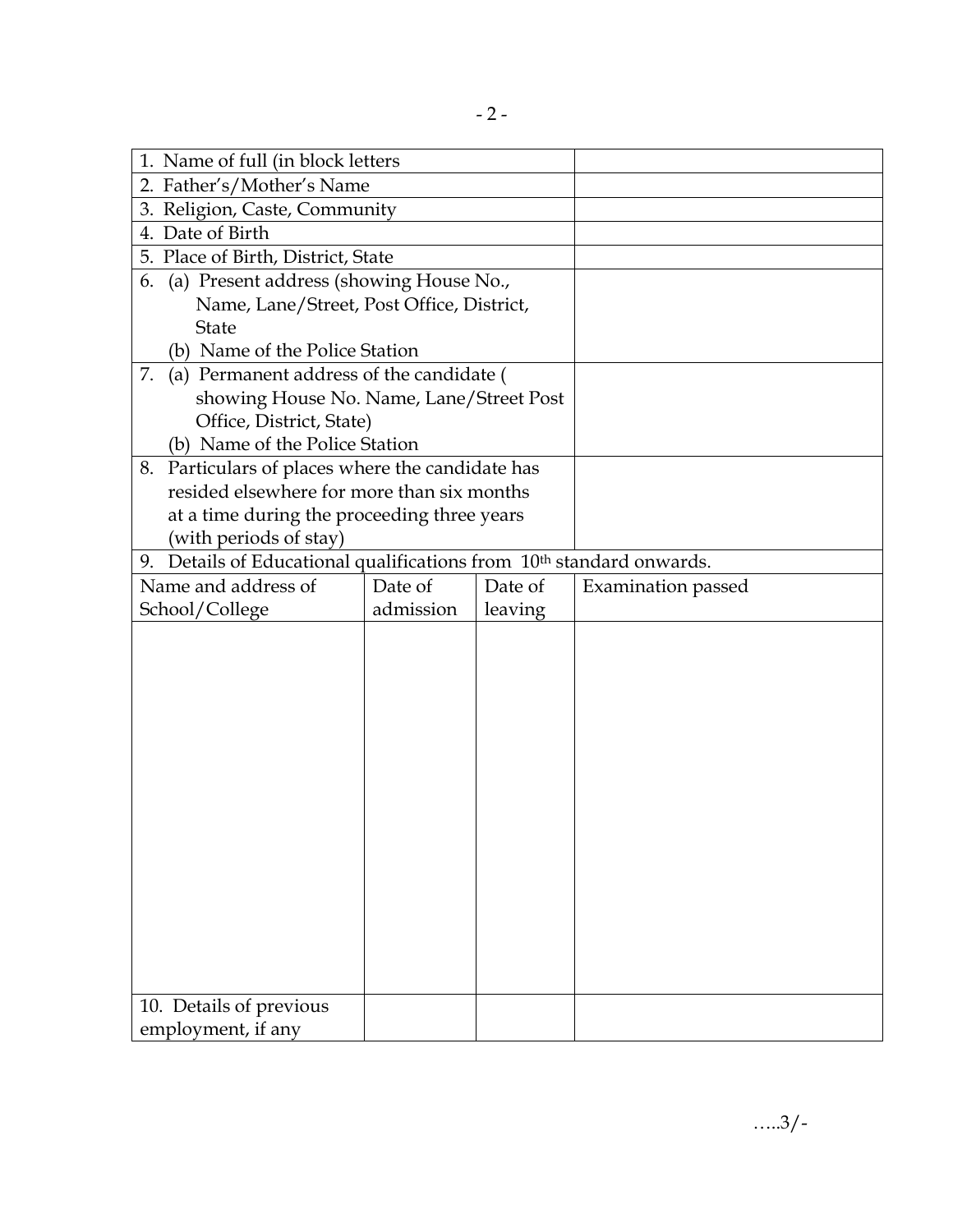| 11. (a) Have you ever been debarred           |  |
|-----------------------------------------------|--|
| from appointment or dismissed or removed      |  |
| from the service of State Government or       |  |
| Central Government or from any                |  |
| quasi Government Institution or any           |  |
| Government owned company or                   |  |
| corporation or Local Self                     |  |
| Government Institution.                       |  |
| (b) If the answer is 'Yes' give details       |  |
| 12. (a) Have you ever deserted any post       |  |
| while in service of any Government or         |  |
| Corporation or Government owned               |  |
| Companies or Board                            |  |
| (b) If the answer is 'Yes' give details       |  |
| 13. (a) Have you ever been debarred           |  |
| from appearing for Public Examination         |  |
| by Department of Education or any             |  |
| University.                                   |  |
| (b) If the answer is 'Yes' give details.      |  |
| 14. (a) Have you ever been debarred by the    |  |
| Union/State Public Service Commission.        |  |
| (b) If the answer is 'Yes' give details.      |  |
| 15.(a) Have you ever been convicted for       |  |
| Any offence by a Court of Law.                |  |
| (b) If the answer is 'Yes' give details.      |  |
| 16. (a) Is there any case pending against you |  |
| in any Police station.                        |  |
| (b) If the answer is 'Yes' give details like  |  |
| Crime No., Name of Police Station etc.        |  |
| 17. (a) Is there any case pending against you |  |
| in any Criminal Court.                        |  |
| (b) If the answer is 'Yes' give details       |  |
| like case No. name of court etc.              |  |
| 18.(a) Name of the authority that made the    |  |
| advice (Eg. Kerala Public Service             |  |
| Commission, Employment Exchange etc.          |  |
| (b) Number and date of the advice.            |  |
| 19.(a) Name and address of the appointing     |  |
| authority                                     |  |
| (b) Details of the appointment order          |  |

## **DECLARATION**

I hereby declare that the foregoing information is true and complete and that I am not aware of any facts that may disqualify me from entering into Government Service or in any other institutions under the control of the Government.